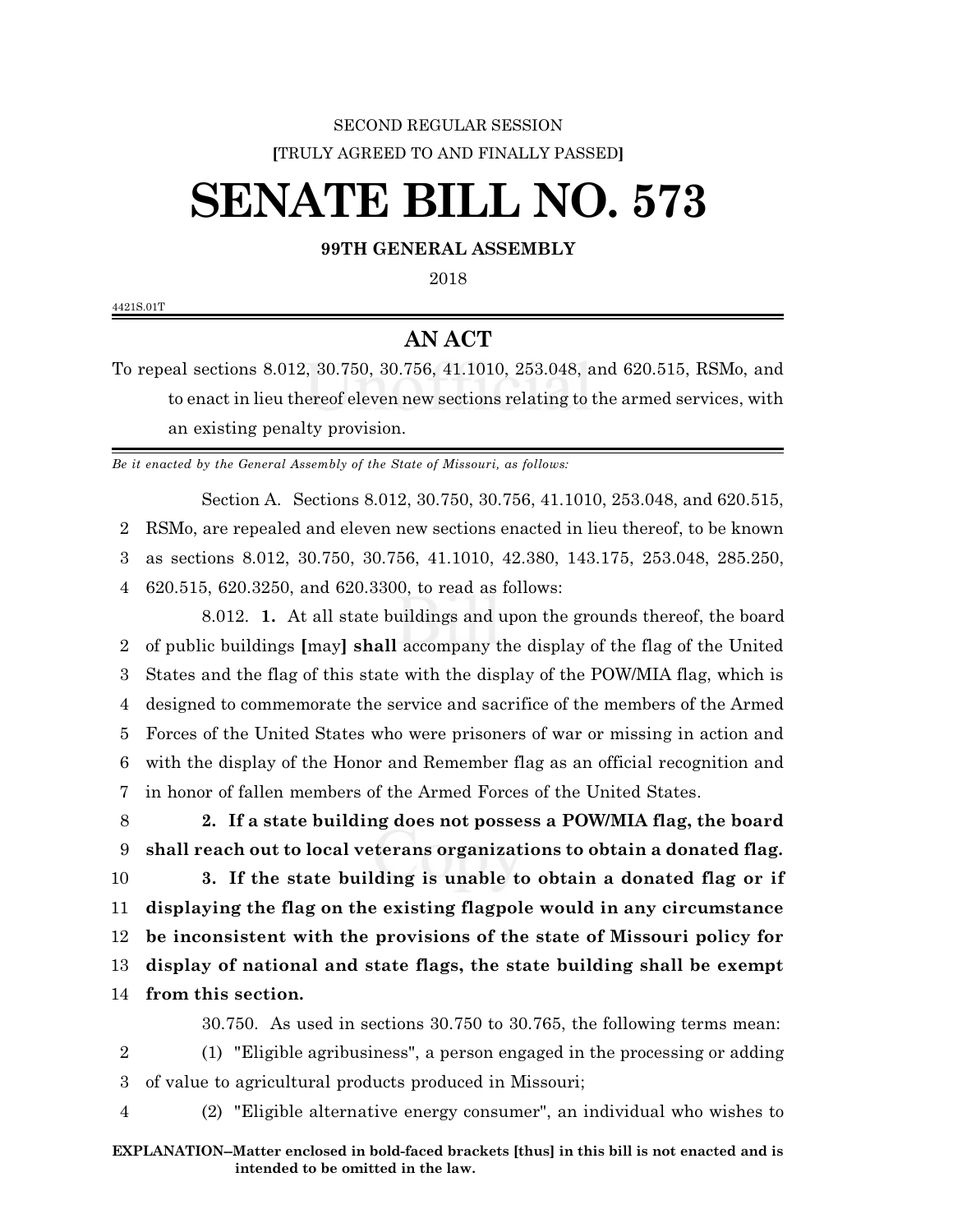(3) "Eligible alternative energy operation", a business enterprise engaged in the production of fuel or power from energy sources other than fossil fuels, including but not limited to solar, hydroelectric, wind, and qualified biomass. Such business enterprise shall conform to the characteristics of paragraphs (a), (b), and (d) of subdivision (6) of this section;

(4) "Eligible beginning farmer":

 (a) For any beginning farmer who seeks to participate in the linked deposit program alone, a farmer who:

a. Is a Missouri resident;

b. Wishes to borrow for a farm operation located in Missouri;

c. Is at least eighteen years old; and

 d. In the preceding five years has not owned, either directly or indirectly, farm land greater than fifty percent of the average size farm in the county where the proposed farm operation is located or farm land with an appraised value greater than four hundred fifty thousand dollars. A farmer who qualifies as an eligible farmer under this provision may utilize the proceeds of a linked deposit loan to purchase agricultural land, farm buildings, new and used farm equipment, livestock and working capital;

 (b) For any beginning farmer who is participating in both the linked deposit program and the beginning farmer loan program administered by the Missouri agriculture and small business development authority, a farmer who:

 a. Qualifies under the definition of a beginning farmer utilized for eligibility for federal tax-exempt financing, including the limitations on the use of loan proceeds; and

 b. Meets all other requirements established by the Missouri agriculture and small business development authority;

 (5) "Eligible facility borrower", a borrower qualified under section 30.860 to apply for a reduced-rate loan under sections 30.750 to 30.765;

 (6) "Eligible farming operation", any person engaged in farming in an authorized farm corporation, family farm, or family farm corporation as defined in section 350.010 that has all of the following characteristics:

(a) Is headquartered in this state;

(b) Maintains offices, operating facilities, or farming operations and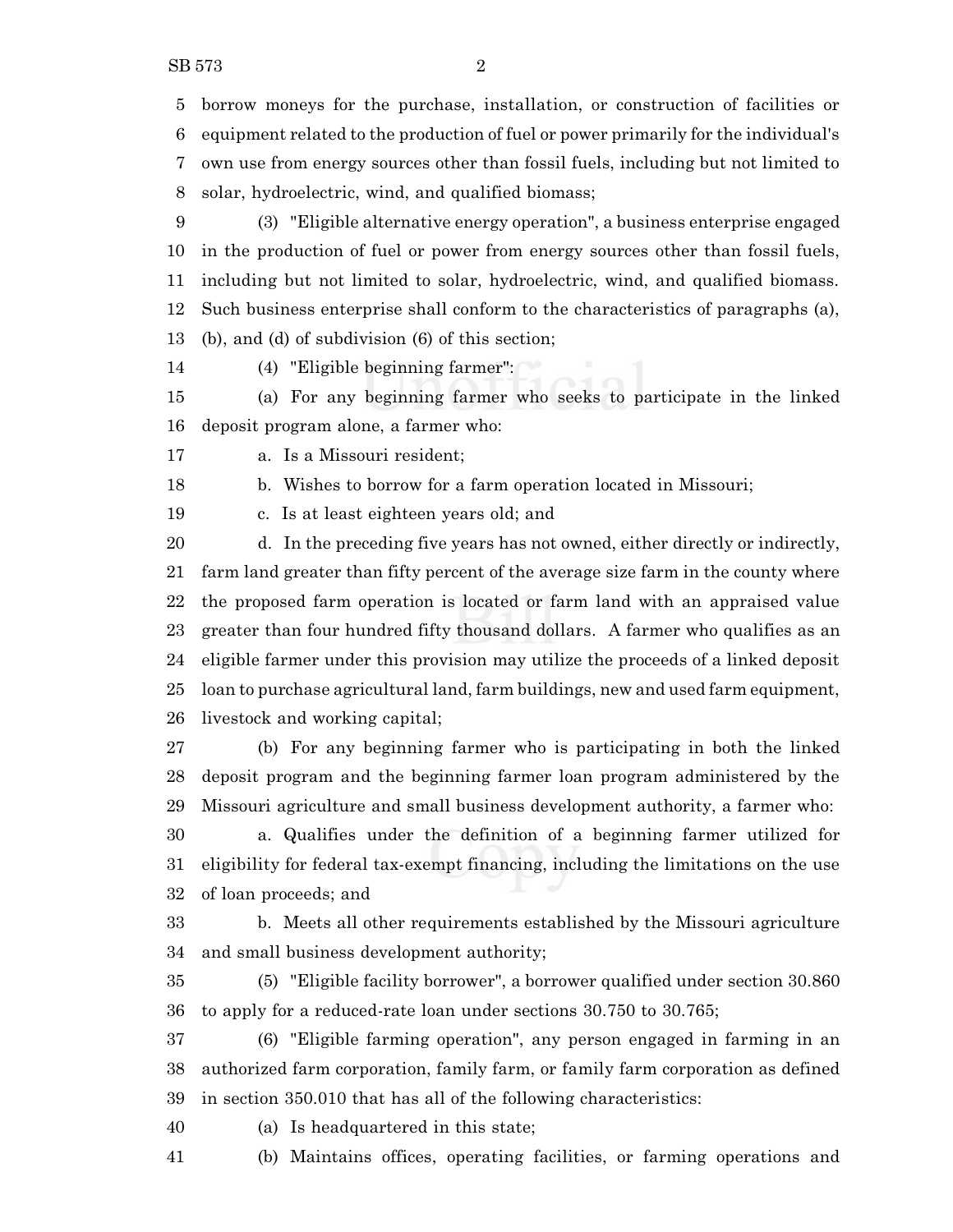transacts business in this state;

(c) Employs less than ten employees;

(d) Is organized for profit;

 (7) "Eligible governmental entity", any political subdivision of the state seeking to finance capital improvements, capital outlay, or other significant programs through an eligible lending institution;

 (8) "Eligible higher education institution", any approved public or private institution as defined in section 173.205;

 (9) "Eligible job enhancement business", a new, existing, or expanding firm operating in Missouri, or as a condition of accepting the linked deposit, will locate a facility or office in Missouri associated with said linked deposit, which employs ten or more employees in Missouri on a yearly average and which, as nearly as possible, is able to establish or retain at least one job in Missouri for each fifty thousand dollars received from a linked deposit loan except when the applicant can demonstrate significant costs for equipment, capital outlay, or capital improvements associated with the physical expansion, renovation, or modernization of a facility or equipment. In such cases, the maximum amount of the linked deposit shall not exceed fifty thousand dollars per job created or retained plus the initial cost of the physical expansion, renovation or capital outlay;

 (10) "Eligible lending institution", a financial institution that is eligible to make commercial or agricultural or student loans or discount or purchase such loans, is a public depository of state funds or obtains its funds through the issuance of obligations, either directly or through a related entity, eligible for the placement of state funds under the provisions of Section 15, Article IV, Constitution of Missouri, and agrees to participate in the linked deposit program;

 (11) "Eligible livestock operation", any person engaged in production of livestock or poultry in an authorized farm corporation, family farm, or family farm corporation as defined in section 350.010;

 (12) "Eligible locally owned business", any person seeking to establish a new firm, partnership, cooperative company, or corporation that shall retain at least fifty-one percent ownership by residents in a county in which the business is headquartered, that consists of the following characteristics:

 (a) The county has a median population of twelve thousand five hundred or less; and

 (b) The median income of residents in the county are equal to or less than the state median income; or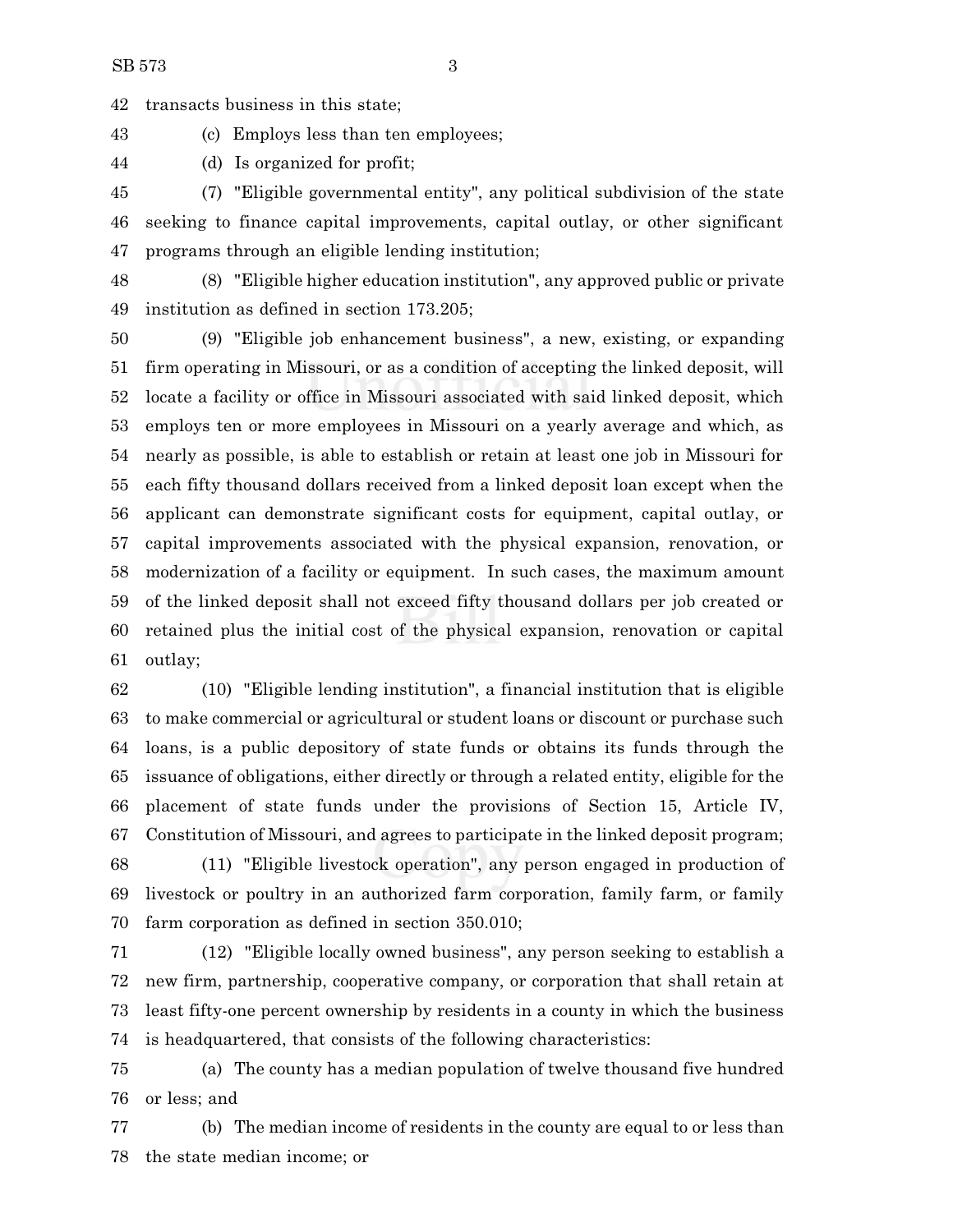(c) The unemployment rate of the county is equal to or greater than the state's unemployment rate;

 (13) "Eligible marketing enterprise", a business enterprise operating in this state which is in the process of marketing its goods, products or services within or outside of this state or overseas, which marketing is designed to increase manufacturing, transportation, mining, communications, or other enterprises in this state, which has proposed its marketing plan and strategy to the department of economic development and which plan and strategy has been approved by the department for purposes of eligibility pursuant to sections 30.750 to 30.765. Such business enterprise shall conform to the characteristics of paragraphs (a), (b) and (d) of subdivision (6) of this section and also employ less than twenty-five employees;

 (14) "Eligible multitenant development enterprise", a new enterprise that develops multitenant space for targeted industries as determined by the department of economic development and approved by the department for the purposes of eligibility pursuant to sections 30.750 to 30.765;

 (15) "Eligible residential property developer", an individual who purchases and develops a residential structure of either two or four units, if such residential property developer uses and agrees to continue to use, for at least the five years immediately following the date of issuance of the linked deposit loan, one of the units as his principal residence or if such person's principal residence is located within one-half mile from the developed structure and such person agrees to maintain the principal residence within one-half mile of the developed structure for at least the five years immediately following the date of issuance of the linked deposit loan;

 (16) "Eligible residential property owner", a person, firm or corporation who purchases, develops or rehabilitates a multifamily residential structure;

 (17) "Eligible small business", a person engaged in an activity with the purpose of obtaining, directly or indirectly, a gain, benefit or advantage and which conforms to the characteristics of paragraphs (a), (b) and (d) of subdivision (6) of this section, and also employs less than one hundred employees **or a veteran-owned small business as defined in subdivision (19) of this section**;

 (18) "Eligible student borrower", any person attending, or the parent of a dependent undergraduate attending, an eligible higher education institution in Missouri who may or may not qualify for need-based student financial aid calculated by the federal analysis called Congressional Methodology Formula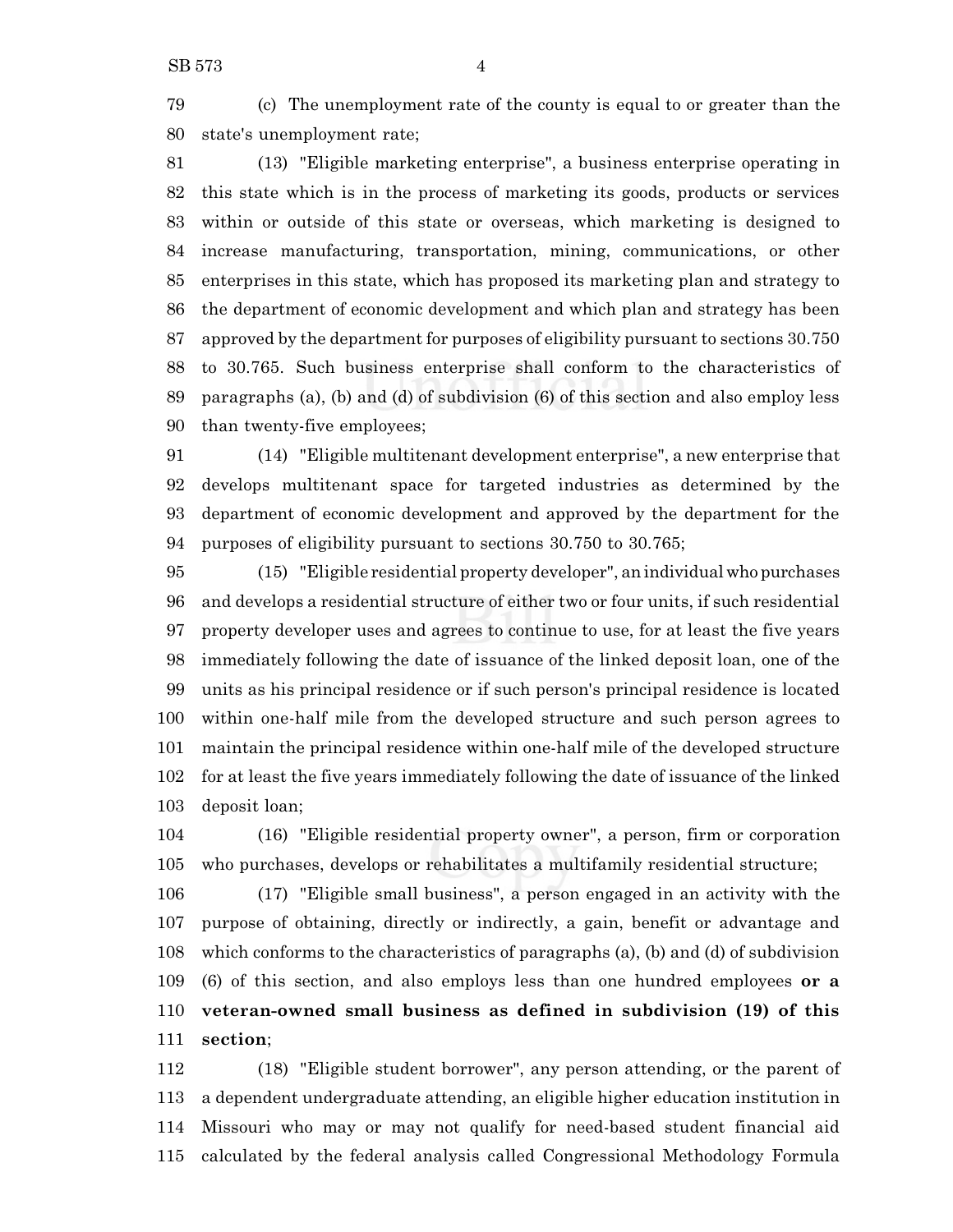pursuant to 20 U.S.C. 1078, as amended (the Higher Education Amendments of 1986);

 (19) **"Eligible veteran-owned small business", any business owned by an honorably discharged veteran and Missouri resident who has agreed to locate his or her business in Missouri for a minimum of three years and employs less than one hundred employees, a majority of whom are Missouri residents;**

 **(20)** "Eligible water supply system", a water system which serves fewer than fifty thousand persons and which is owned and operated by:

(a) A public water supply district established pursuant to chapter 247; or

(b) A municipality or other political subdivision; or

 (c) A water corporation; and which is certified by the department of natural resources in accordance with its rules and regulations to have suffered a significant decrease in its capacity to meet its service needs as a result of drought;

 **[**(20)**] (21)** "Farming", using or cultivating land for the production of agricultural crops, livestock or livestock products, forest products, poultry or poultry products, milk or dairy products, or fruit or other horticultural products;

 **[**(21)**] (22)** "Linked deposit", a certificate of deposit, or in the case of production credit associations, the subscription or purchase outright of obligations described in Section 15, Article IV, Constitution of Missouri, placed by the state treasurer with an eligible lending institution at rates otherwise provided by law in section 30.758, provided the institution agrees to lend the value of such deposit, according to the deposit agreement provided in sections 30.750 to 30.765, to eligible multitenant development enterprises, eligible small businesses, eligible alternative energy operations, eligible alternative energy consumers, eligible locally owned businesses, farming operations, eligible job enhancement businesses, eligible marketing enterprises, eligible residential property developers, eligible residential property owners, eligible governmental entities, eligible agribusinesses, eligible beginning farmers, eligible livestock operations, eligible student borrowers, eligible facility borrowers, or eligible water supply systems at below the present borrowing rate applicable to each multitenant development enterprise, small business, alternative energy operation, alternative energy consumer, farming operation, eligible job enhancement business, eligible marketing enterprise, eligible residential property developer, eligible residential property owner, eligible governmental entity, eligible agribusiness, eligible beginning farmer, eligible livestock operation, eligible student borrower, or supply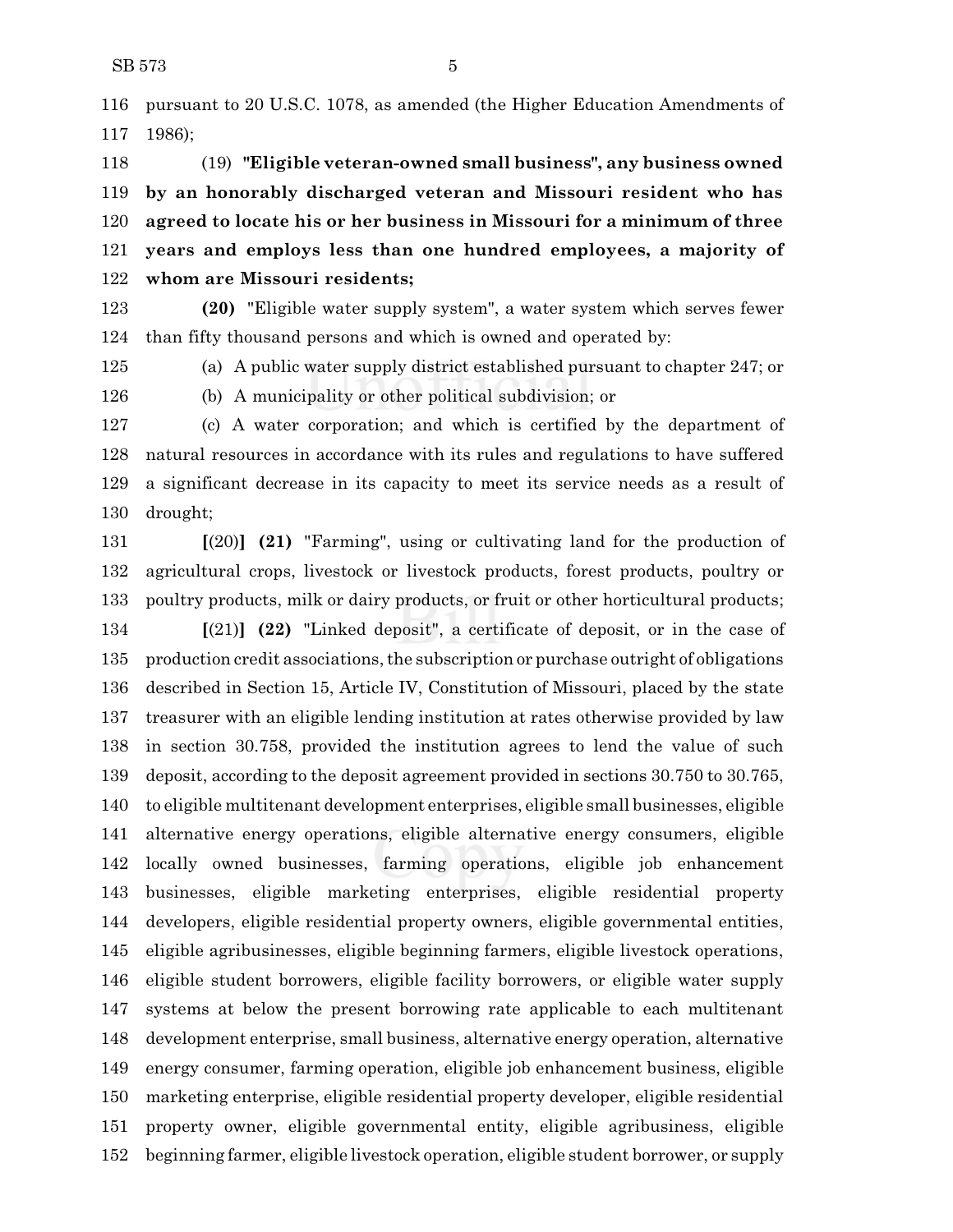system at the time of the deposit of state funds in the institution;

 **[**(22)**] (23)** "Market rate", the interest rate more specifically described in subsection 6 of section 30.260;

 **[**(23)**] (24)** "Professional forester", any individual who holds a bachelor of science degree in forestry from a regionally accredited college or university with a minimum of two years of professional forest management experience;

 **[**(24)**] (25)** "Qualified biomass", any agriculture-derived organic material or any wood-derived organic material harvested in accordance with a site-specific forest management plan focused on long-term forest sustainability developed by a professional forester and qualified, in consultation with the conservation commission, by the agriculture and small business development authority;

 **[**(25)**] (26)** "Water corporation", as such term is defined in section 386.020;

**[**(26)**] (27)** "Water system", as such term is defined in section 386.020.

30.756. 1. An eligible lending institution that desires to receive a linked deposit shall accept and review applications for linked deposit loans from eligible multitenant enterprises, eligible farming operations, eligible alternative energy consumers, eligible alternative energy operations, eligible locally owned businesses, eligible small businesses, eligible job enhancement businesses, eligible marketing enterprises, eligible agribusinesses, eligible beginning farmers, eligible livestock operations, eligible residential property developers, eligible residential property owners, eligible governmental entities, eligible student borrowers, eligible facility borrowers, and eligible water supply systems. An eligible residential property owner shall certify on his or her loan application that the reduced rate loan will be used exclusively to purchase, develop or rehabilitate a multifamily residential property. The lending institution shall apply all usual lending standards to determine the creditworthiness of each eligible multitenant enterprise, eligible farming operation, eligible alternative energy operation, eligible alternative energy consumer, eligible locally owned business, eligible small business, eligible job enhancement business, eligible marketing enterprise, eligible residential property developer, eligible residential property owner, eligible governmental entities, eligible agribusiness, eligible beginning farmer, eligible livestock operation, eligible student borrower, eligible facility borrower, or eligible water supply system. No linked deposit loan made to any eligible multitenant development enterprise, eligible farming operation, eligible alternative energy operation, eligible alternative energy consumer, eligible locally owned business, eligible livestock operation, eligible agribusiness, eligible beginning farmer,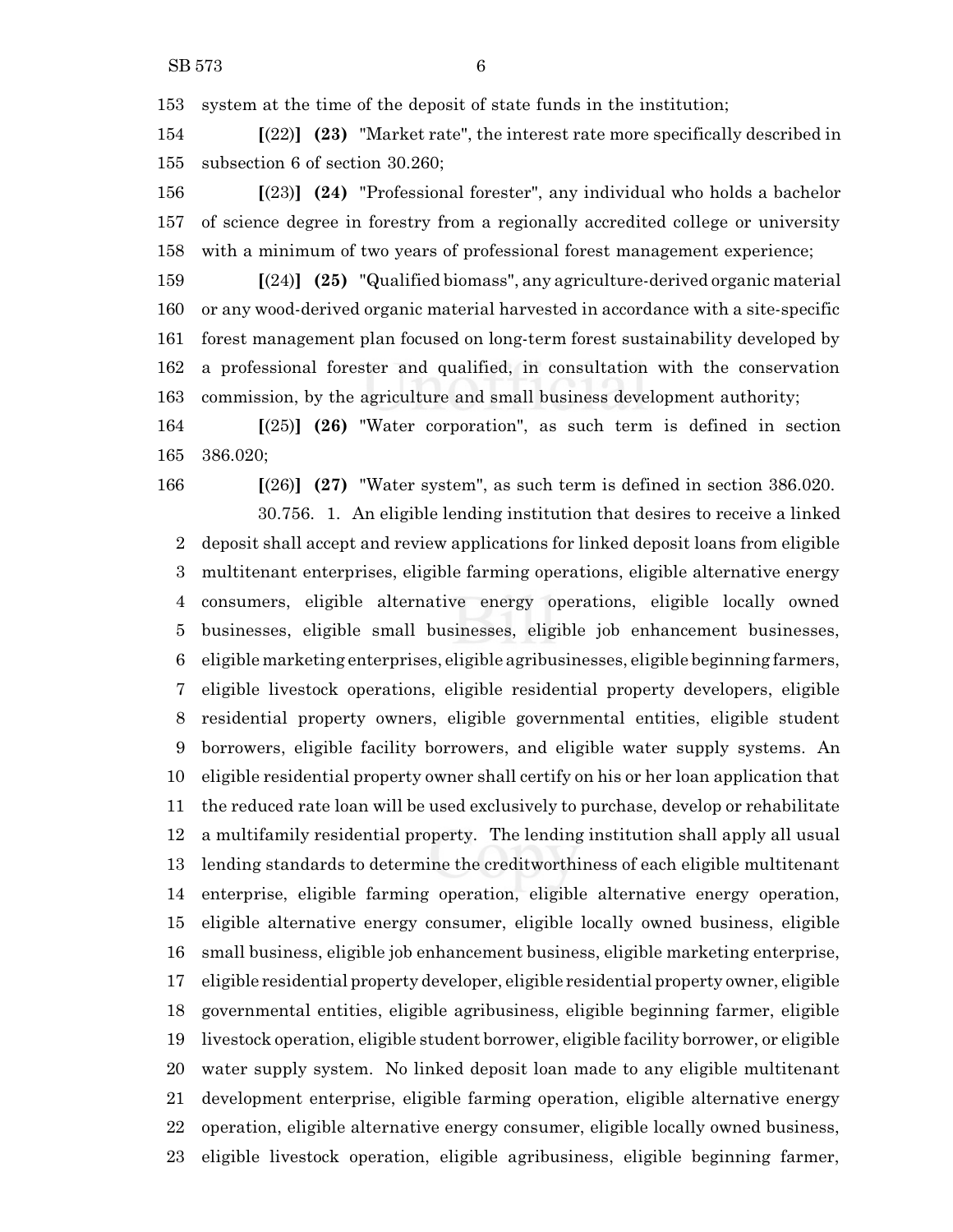eligible job enhancement business, eligible marketing enterprise, eligible residential property developer, eligible residential property owner, eligible governmental entity, eligible student borrower, eligible water supply system, or eligible small business shall exceed a dollar limit determined by the state treasurer in the state treasurer's best judgment, except as otherwise limited. Any link deposit loan made to an eligible facility borrower shall be in accordance with the loan amount and loan term requirements in section 30.860.

 2. An eligible farming operation, small business or job enhancement business shall certify on its loan application that the reduced rate loan will be used exclusively for necessary production expenses or the expenses listed in subsection 2 of section 30.753 or the refinancing of an existing loan for production expenses or the expenses listed in subsection 2 of section 30.753 of an eligible farming operation, small business or job enhancement business. Whoever knowingly makes a false statement concerning such application is guilty of a class A misdemeanor. An eligible water supply system shall certify on its loan application that the reduced rate loan shall be used exclusively to pay the costs of upgrading or repairing an existing water system, constructing a new water system, or making other capital improvements to a water system which are necessary to improve the service capacity of the system.

 3. In considering which eligible farming operations should receive reduced-rate loans, the eligible lending institution shall give priority to those farming operations which have suffered reduced yields due to drought or other natural disasters and for which the receipt of a reduced-rate loan will make a significant contribution to the continued operation of the recipient farming operation.

 4. **In considering which eligible small businesses should receive reduced-rate loans, the eligible lending institution shall give priority to those small businesses that are owned by veterans.**

 **5.** The eligible financial institution shall forward to the state treasurer a linked deposit loan package, in the form and manner as prescribed by the state treasurer. The package shall include such information as required by the state treasurer, including the amount of each loan requested. The institution shall certify that each applicant is an eligible multitenant development enterprise, eligible farming operation, eligible alternative energy operation, eligible alternative energy consumer, eligible locally owned business, eligible small business, eligible job enhancement business, eligible marketing enterprise, eligible residential property developer, eligible residential property owner, eligible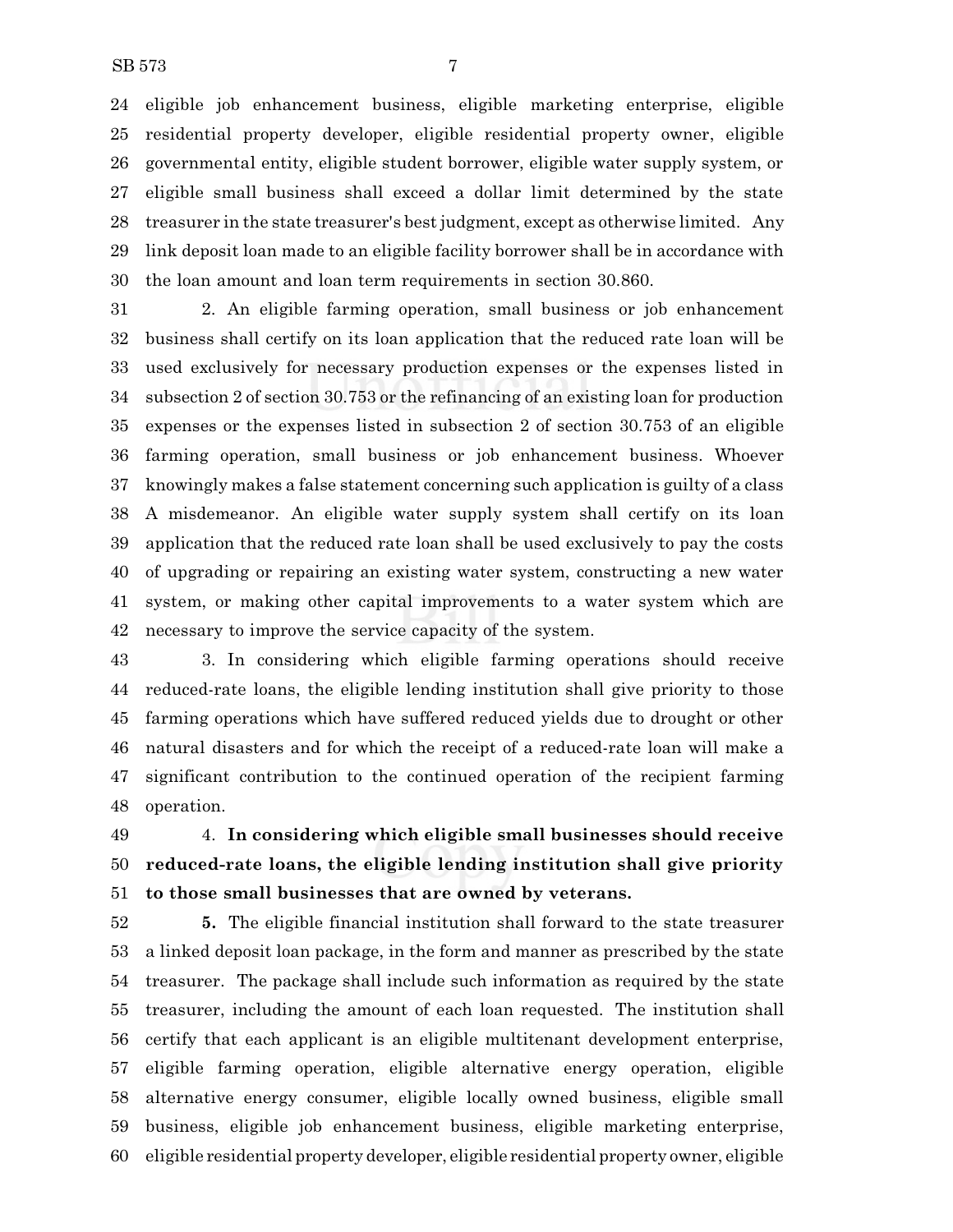governmental entity, eligible agribusiness, eligible beginning farmer, eligible livestock operation, eligible student borrower, eligible facility borrower, or eligible water supply system, and shall, for each eligible multitenant development enterprise, eligible farming operation, eligible alternative energy operation, eligible alternative energy consumer, eligible small business, eligible job enhancement business, eligible marketing enterprise, eligible residential property developer, eligible residential property owner, eligible governmental entity, eligible agribusiness, eligible beginning farmer, eligible livestock operation, eligible student borrower, eligible facility borrower, or eligible water supply system, certify the present borrowing rate applicable.

 **[**5.**] 6.** The eligible lending institution shall be responsible for determining if a student borrower is an eligible student borrower. A student borrower shall be eligible for an initial or renewal reduced-rate loan only if, at the time of the application for the loan, the student is a citizen or permanent resident of the United States, a resident of the state of Missouri as defined by the coordinating board for higher education, is enrolled or has been accepted for enrollment in an eligible higher education institution, and establishes that the student has financial need. In considering which eligible student borrowers may receive reduced-rate loans, the eligible lending institution may give priority to those eligible student borrowers whose income, or whose family income, if the eligible student borrower is a dependent, is such that the eligible student borrower does not qualify for need-based student financial aid pursuant to 20 U.S.C. 1078, as amended (the Higher Education Amendments of 1986). The eligible lending institution shall require the eligible student borrower to document that the student has applied for and has obtained all need-based student financial aid for which the student is eligible prior to application for a reduced-rate loan pursuant to this section. In no case shall the combination of all financial aid awarded to any student in any particular enrollment period exceed the total cost of attendance at the institution in which the student is enrolled. No eligible lending institution shall charge any additional fees, including but not limited to an origination, service or insurance fee on any loan agreement under the provisions of sections 30.750 to 30.765.

 **[**6.**] 7.** The eligible lending institution making an initial loan to an eligible student borrower may make a renewal loan or loans to the student. The total of such reduced-rate loans from eligible lending institutions made pursuant to this section to any individual student shall not exceed the cumulative totals established by 20 U.S.C. 1078, as amended. An eligible student borrower shall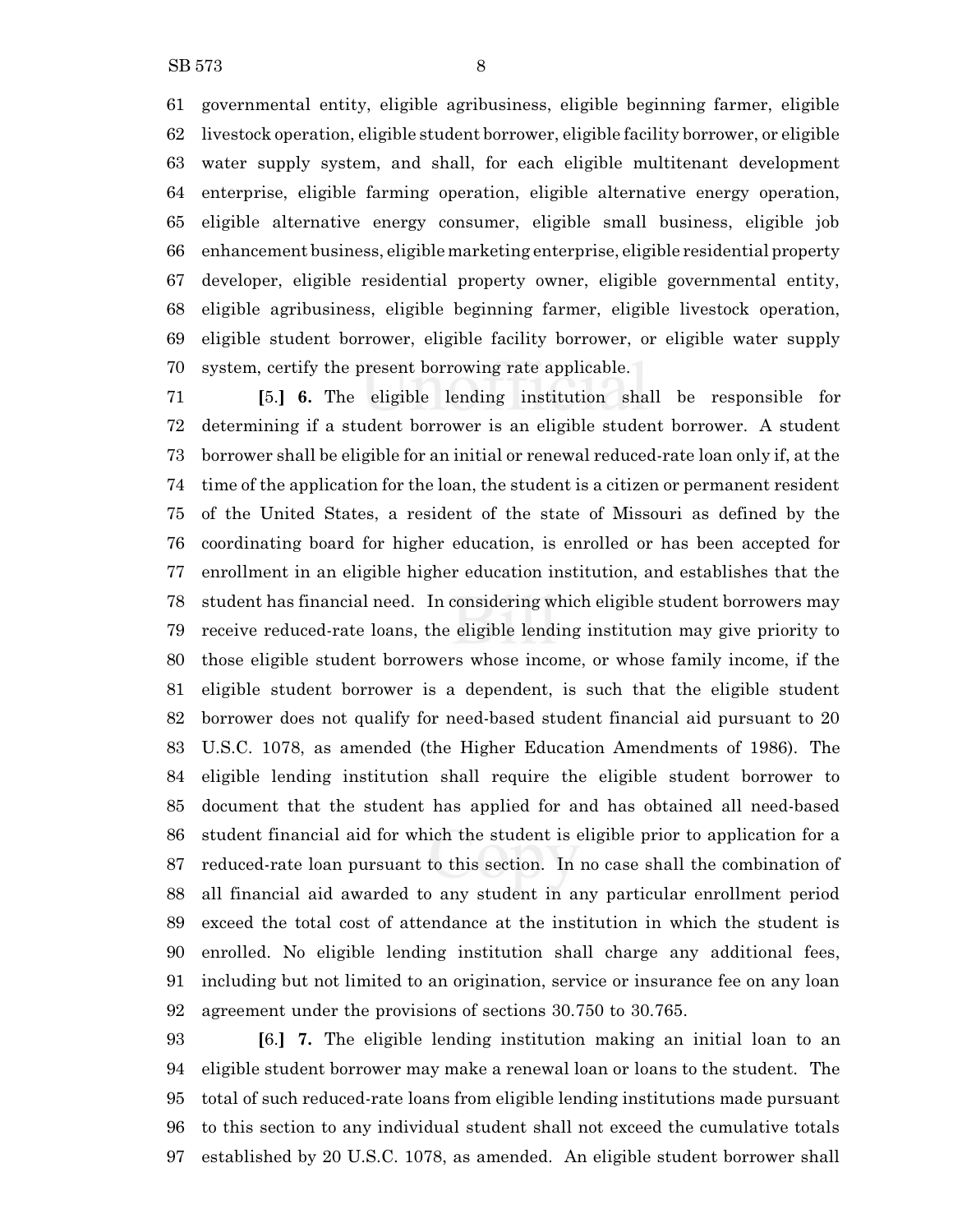certify on his or her loan application that the reduced-rate loan shall be used exclusively to pay the costs of tuition, incidental fees, books and academic supplies, room and board and other fees directly related to enrollment in an eligible higher education institution. The eligible lending institution shall make the loan payable to the eligible student borrower and the eligible higher education institution as co-payees. The method of repayment of the loan shall be the same as for repayment of loans made pursuant to sections 173.095 to 173.186.

 **[**7.**] 8.** Beginning August 28, 2005, in considering which eligible multitenant enterprise, eligible farming operation, eligible alternative energy operation, eligible alternative energy consumer, eligible locally owned business, eligible small business, eligible job enhancement business, eligible marketing enterprise, eligible residential property developer, eligible residential property owner, eligible governmental entity, eligible agribusiness, eligible beginning farmer, eligible livestock operation, eligible student borrower, eligible facility borrower, or eligible water supply system should receive reduced-rate loans, the eligible lending institution shall give priority to an eligible multitenant enterprise, eligible farming operation, eligible alternative energy operation, eligible alternative energy consumer, eligible locally owned business, eligible small business, eligible job enhancement business, eligible marketing enterprise, eligible residential property developer, eligible residential property owner, eligible governmental entity, eligible agribusiness, eligible beginning farmer, eligible livestock operation, eligible student borrower, eligible facility borrower, or eligible water supply system that has not previously received a reduced-rate loan through the linked deposit program. However, nothing shall prohibit an eligible lending institution from making a reduced-rate loan to any entity that previously has received such a loan, if such entity otherwise qualifies for such a reduced-rate loan.

41.1010. 1. There is hereby established the "Missouri Military Preparedness and Enhancement Commission". The commission shall have as its purpose the design and implementation of measures intended to protect, retain, and enhance the present and future mission capabilities at the military posts or bases within the state. The commission shall consist of nine members:

(1) Five members to be appointed by the governor;

 (2) Two members of the house of representatives, one appointed by the speaker of the house of representatives, and one appointed by the minority floor leader;

(3) Two members of the senate, one appointed by the president pro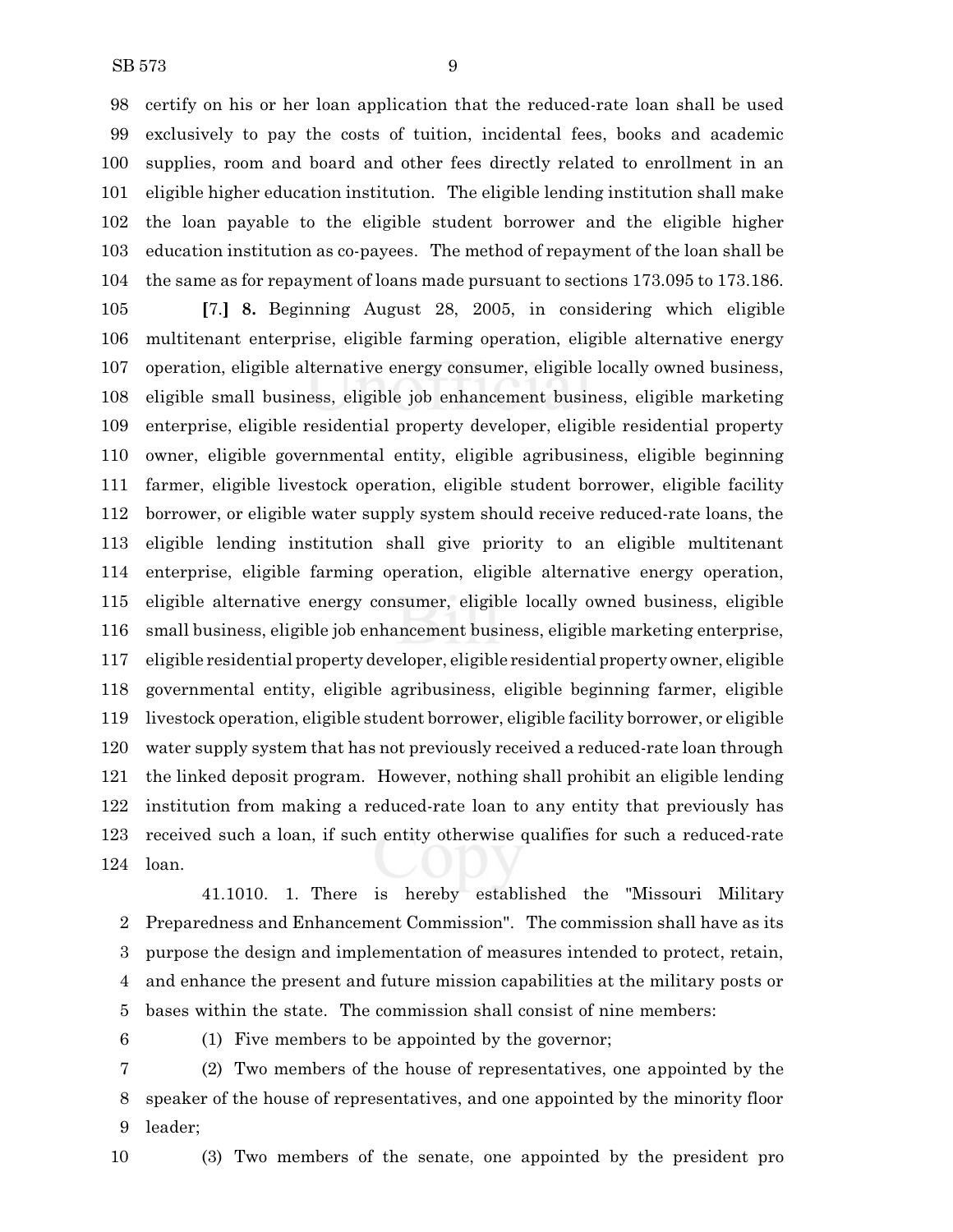tempore, and one appointed by the minority floor leader;

 (4) The director of the department of economic development or the director's designee, ex officio;

 (5) The chairman of the Missouri veterans' commission or the chairman's designee, ex officio.

 No more than three of the five members appointed by the governor shall be of the same political party. To be eligible for appointment by the governor, a person shall have demonstrated experience in economic development, the defense industry, military installation operation, environmental issues, finance, local government, or the use of air space for future military missions. Appointed members of the commission shall serve three-year terms, except that of the initial appointments made by the governor, two shall be for one-year terms, two shall be for two-year terms, and one shall be for a three-year term. No appointed member of the commission shall serve more than six years total. A vacancy occurs if a legislative member leaves office for any reason. Any vacancy on the commission shall be filled in the same manner as the original appointment.

 2. Members of the commission shall be reimbursed for the actual and necessary expenses incurred in the discharge of the member's official duties.

 3. A chair of the commission shall be selected by the members of the commission.

 4. The commission shall meet at least quarterly and at such other times as the chair deems necessary.

 5. The commission shall be funded by an appropriation limited to that 34 purpose. Any expenditure constituting more than ten percent of the commission's annual appropriation shall be based on a competitive bid process.

6. The commission shall:

 (1) Advise the governor and the general assembly on military issues and economic and industrial development related to military issues;

(2) Make recommendations regarding:

 (a) Developing policies and plans to support the long-term viability and prosperity of the military, active and retiree, and civilian military employees, in this state, including promoting strategic regional alliances that may extend over state lines;

 (b) Developing methods to improve private and public employment opportunities for former members of the military and their families residing in this state; and

(c) Developing methods to assist defense-dependent communities in the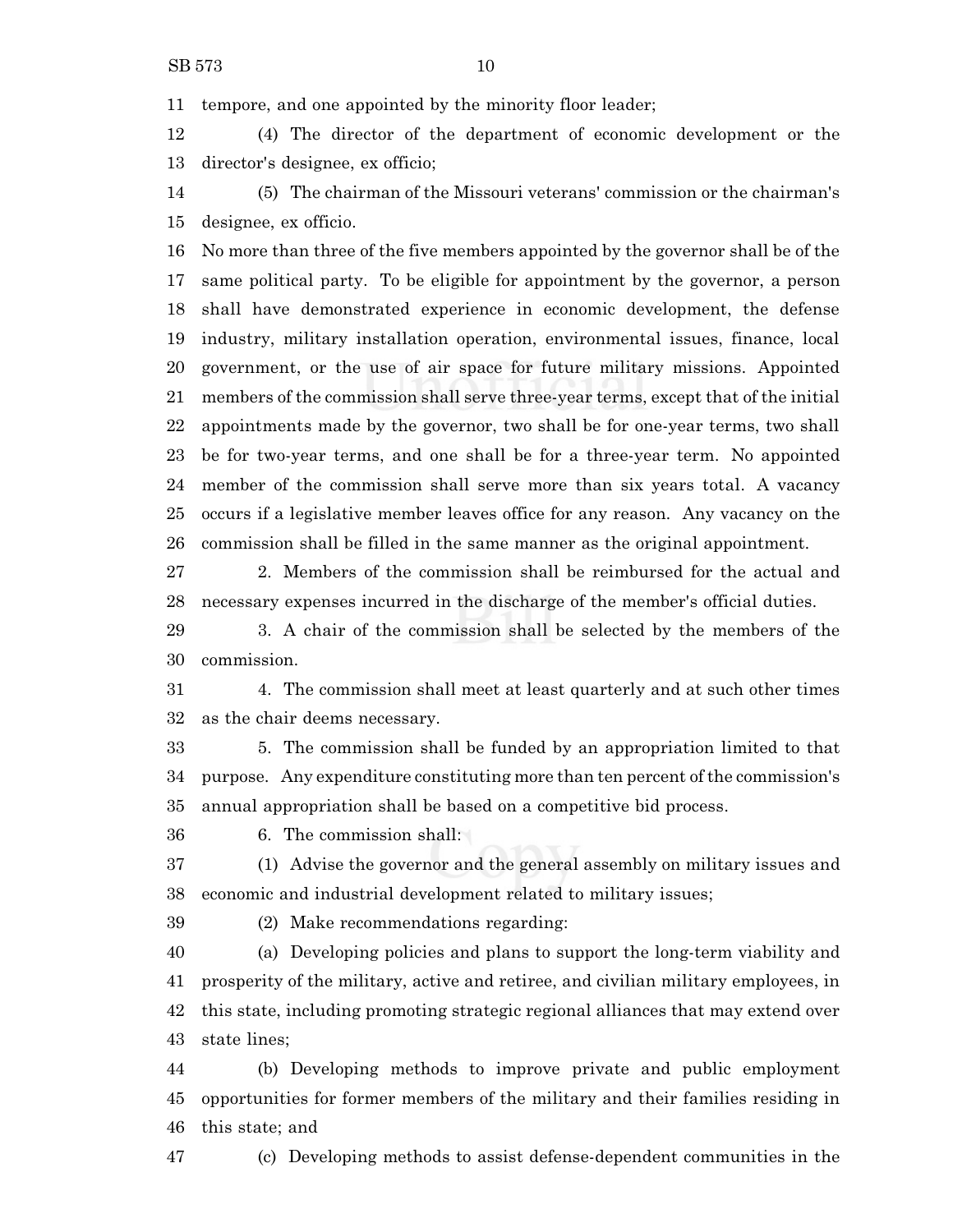design and execution of programs that enhance a community's relationship with military installations and defense-related businesses;

 (3) Provide information to communities, the general assembly, the state's congressional delegation, and state agencies regarding federal actions affecting military installations and missions;

(4) Serve as a clearinghouse for:

 (a) Defense economic adjustment and transition information and activities; and

(b) Information concerning the following:

 a. Issues related to the operating costs, missions, and strategic value of federal military installations located in the state;

 b. Employment issues for communities that depend on defense bases and in defense-related businesses; and

 c. Defense strategies and incentive programs that other states are using to maintain, expand, and attract new defense contractors;

 (5) Provide assistance to communities that have experienced a defense-related closure or realignment;

 (6) Assist communities in the design and execution of programs that enhance a community's relationship with military installations and defense-related businesses, including regional alliances that may extend over state lines;

 (7) Assist communities in the retention and recruiting of defense-related businesses, including fostering strategic regional alliances that may extend over state lines;

(8) Prepare a biennial strategic plan that:

 (a) Fosters the enhancement of military value of the contributions of Missouri military installations to national defense strategies;

 (b) Considers all current and anticipated base realignment and closure criteria; and

 (c) Develops strategies to protect the state's existing military missions and positions the state to be competitive for new and expanded military missions;

 (9) Encourage economic development in this state by fostering the development of industries related to defense affairs.

 7. **The commission shall evaluate and approve or reject, as it deems necessary, all applications presented to it for grants of funding through the department of economic development's Missouri military community reinvestment grant program, as authorized in section 620.3300. The commission shall develop procedures with the**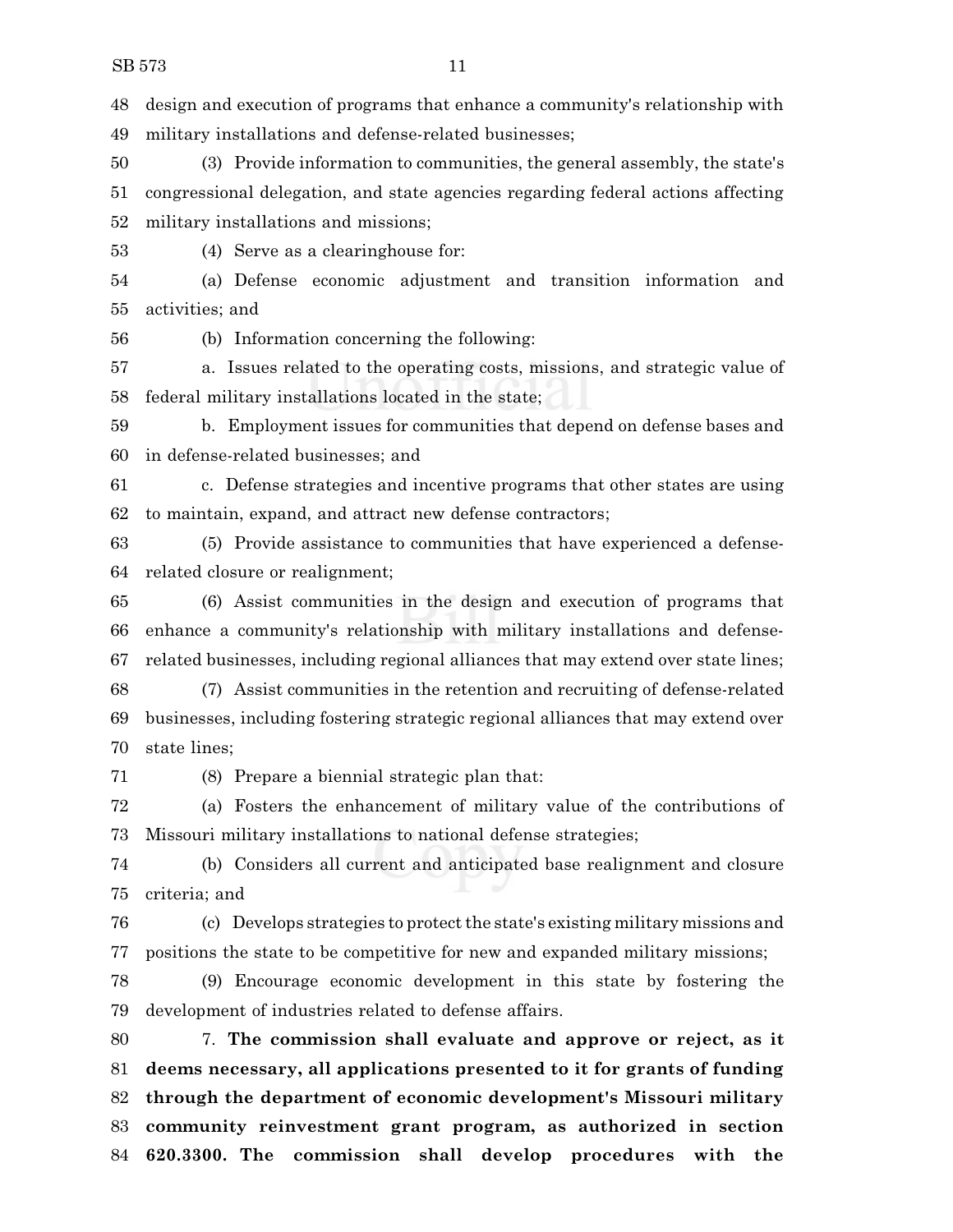**department of economic development that will govern its consideration of all applications. 8.** The commission shall prepare and present an annual report to the governor and the general assembly by December thirty-first of each year. **[**8.**] 9.** The department of economic development shall furnish administrative support and staff for the effective operation of the commission. **42.380. 1. This section shall be known and may cited as "The Veterans' Bill of Rights". 2. Veterans in this state have a right to: (1) Receive assistance from a local veterans service officer in completing applications for state and federal benefits; (2) Receive counseling from veterans service officers and receive information about compensation, pensions, education benefits, life insurance medical benefits, state benefits, and burial benefits; (3) Preference in public employment as described in section 36.220; (4) Be treated with dignity and respect and to receive accurate, courteous, and timely service; and (5) Receive fair and equal treatment without regard to sex, race, religion, handicap, ethnicity, or national origin. 143.175. 1. For all tax years beginning on or after January 1, 2020, for purposes of calculating the Missouri taxable income as required under section 143.011, a percentage of the income received by any person as salary or compensation: (1) In performance of inactive duty for training (IDT) of the National Guard or annual training status (AT) of the National Guard; or (2) In reserve components of the Armed Forces of the United States; and to the extent that such income is included in the federal adjusted gross income, may be deducted from the taxpayer's Missouri adjusted gross income to determine such taxpayer's Missouri taxable income. If such person files a combined return with a spouse, a percentage of any military income received while engaging in the performance of National Guard or reserve military duty may be deducted from their Missouri combined adjusted gross income. Such military income shall be deducted as follows:**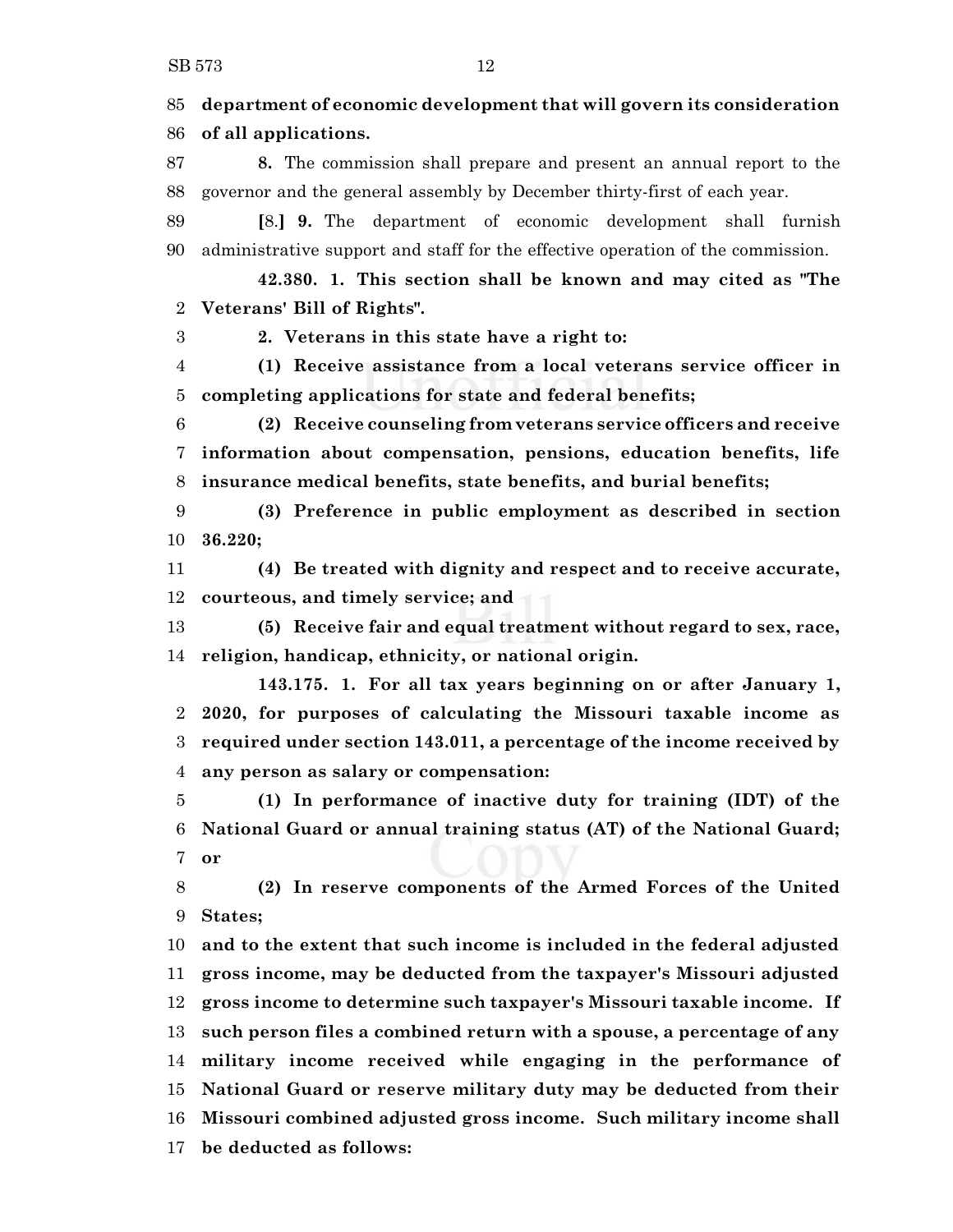**(a) For the tax year beginning on or after January 1, 2020, twenty percent of such military income;**

 **(b) For the tax year beginning on or after January 1, 2021, forty percent of such military income;**

 **(c) For the tax year beginning on or after January 1, 2022, sixty percent of such income;**

 **(d) For the tax year beginning on or after January 1, 2023, eighty percent of such income;**

 **(e) For all tax years beginning on January 1, 2024, and thereafter, one hundred percent of such income.**

 **2. Notwithstanding the provisions of this section or any other provision of law to the contrary, the deduction authorized by this section shall not apply to compensation received while engaging in civilian federal service, including civil service positions requiring the wearing of military uniform and military affiliation.**

253.048. **1.** Within the state parks, the department **[**may**] shall** accompany the display of the flag of the United States and the flag of this state with the display of the MIA/POW flag, which is designed to commemorate the service and sacrifice of members of the Armed Forces of the United States who were prisoners of war or missing in action and with the display of the Honor and Remember flag as an official recognition and in honor of fallen members of the Armed Forces of the United States.

 **2. If a state park does not possess a POW/MIA flag, the department shall reach out to local veterans organizations to obtain a donated flag.**

 **3. If the state park is unable to obtain a donated flag or if displaying the flag on the existing flagpole would in any circumstance be inconsistent with the provisions of the state of Missouri policy for display of national and state flags, the state park shall be exempt from this section.**

**285.250. 1. A private, nonpublic employer may grant preference to a veteran in hiring and promoting employees.**

 **2. A private, nonpublic employer may grant preference in hiring and promotion to a spouse of a disabled veteran who has a service- connected permanent and total disability or to a surviving spouse of a deceased veteran. For the purposes of this subsection, a "disabled veteran" means a person who has a compensable, service-connected**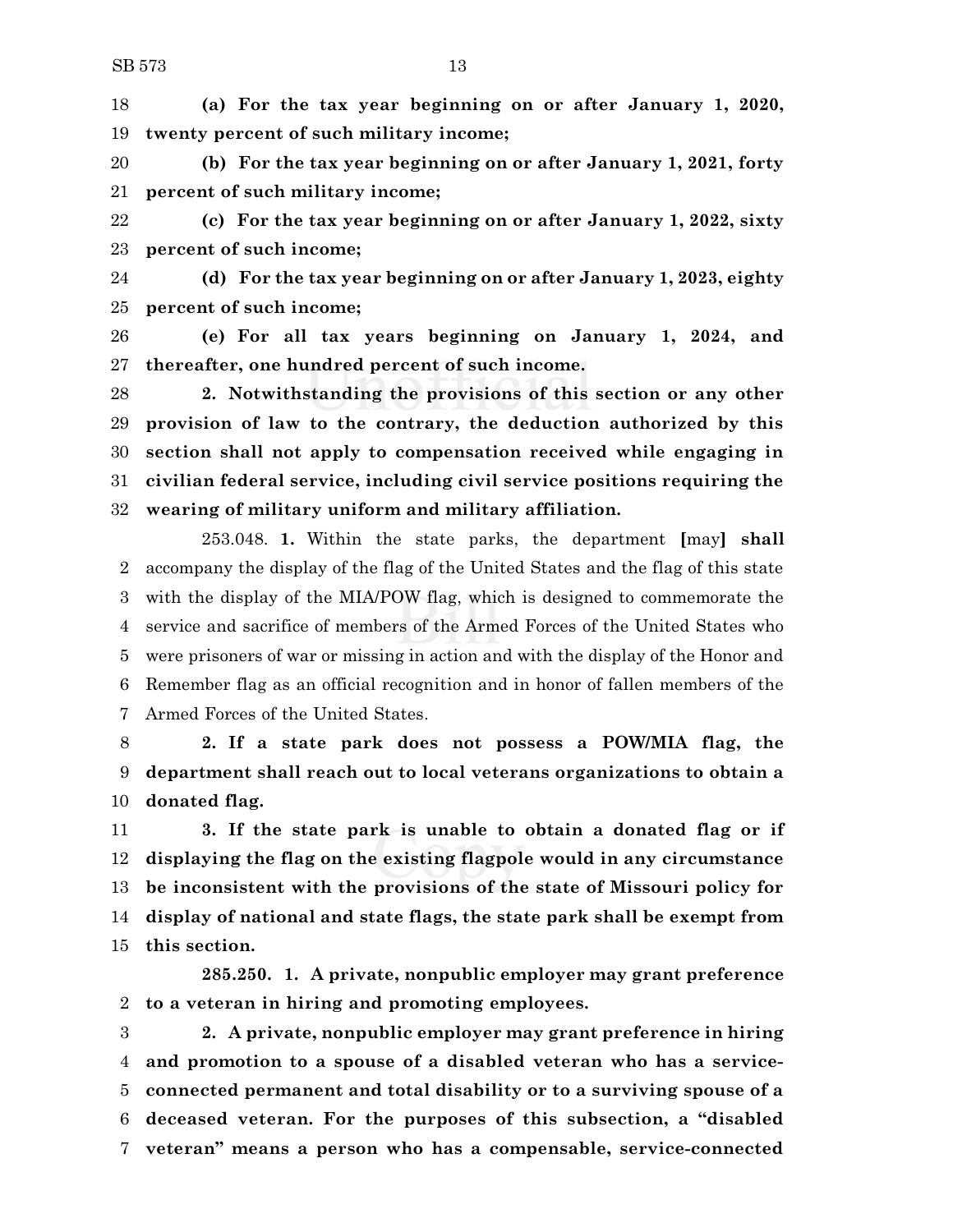**disability as adjudicated by the United States Veterans Administration**

**or by the retirement board of one of the branches of the armed forces.**

 **3. Granting preference under subsections 1 and 2 of this section shall not violate any state equal employment opportunity law.**

620.515. 1. This section shall be known and may be cited as the "Show-Me Heroes" program, the purpose of which is to:

 (1) Assist the spouse of an active duty National Guard or reserve component service member reservist and active duty United States military personnel to address immediate needs and employment in an attempt to keep the family from falling into poverty while the primary income earner is on active duty, and during the **[**one-year**] five-year** period following discharge from deployment; and

 (2) Assist returning National Guard troops or reserve component service member reservists and recently separated United States military personnel with finding work in situations where an individual needs to rebuild business clientele or where an individual's job has been eliminated while such individual was deployed, or where the individual otherwise cannot return to his or her previous employment.

15 2. Subject to appropriation, the department of economic development shall operate the Show-Me heroes program through existing programs. Eligibility for the program shall be based on the following criteria:

(1) Eligible participants in the program shall be those families where:

 (a) The primary income earner was called to active duty in defense of the United States for a period of more than four months;

(b) The family's primary income is no longer available;

 (c) The family is experiencing significant hardship due to financial burdens; and

 (d) The family has no outside resources available to assist with such hardships;

 (2) Services that may be provided to the family will be aimed at ameliorating the immediate crisis and providing a path for economic stability while the primary income is not available due to the active military commitment. Services shall be made available up to **[**one year**] five years** following discharge from deployment. Services may include, but not be limited to the following:

 (a) Financial assistance to families facing financial crisis from overdue bills;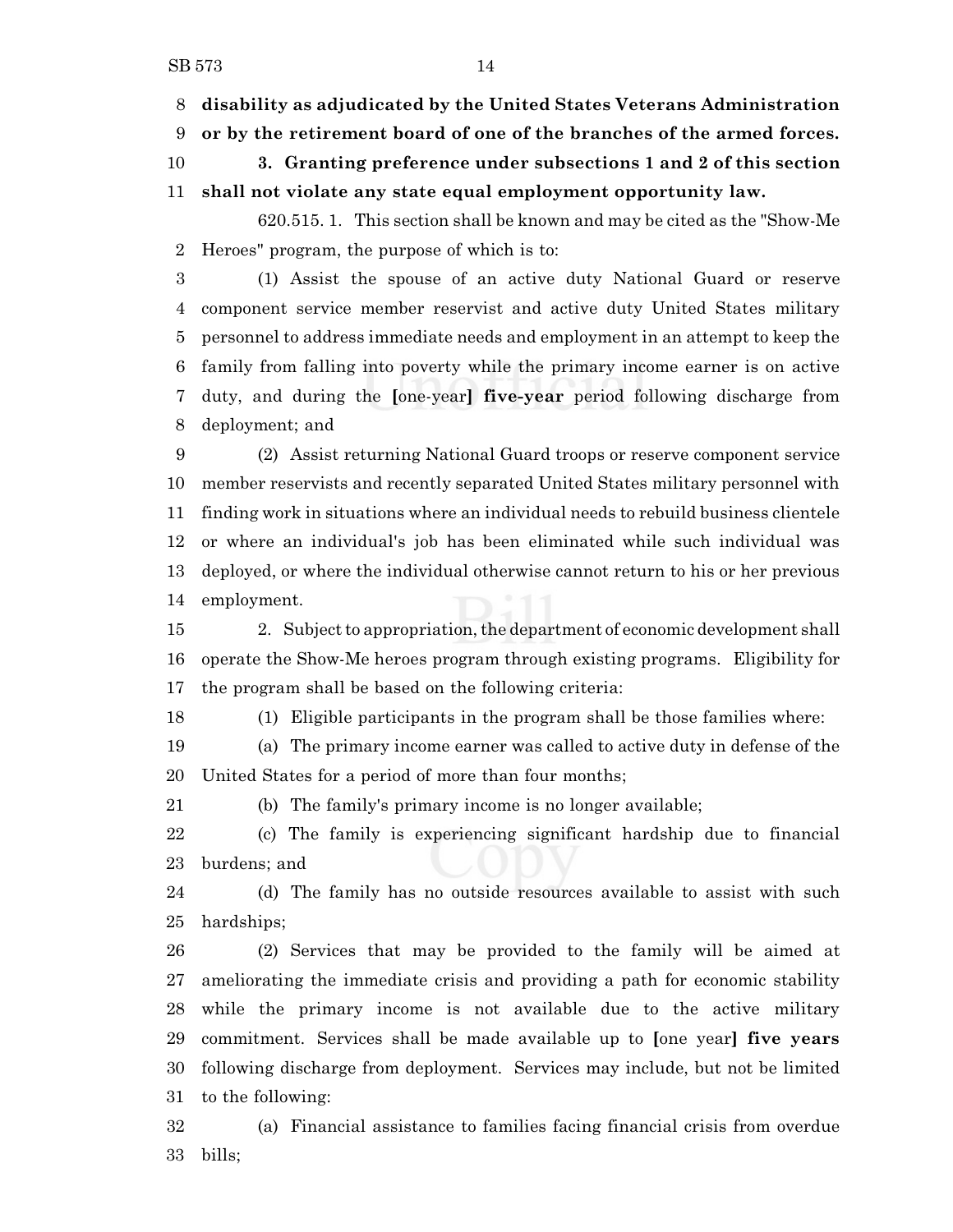(b) Help paying day care costs to pursue training and or employment;

 (c) Help covering the costs of transportation to training and or employment;

 (d) Vocational evaluation and vocational counseling to help the individual choose a visible employment goal;

 (e) Vocational training to acquire or upgrade skills needed to be marketable in the workforce;

(f) Paid internships and subsidized employment to train on the job; and

(g) Job placement assistance for those who don't require skills training.

 3. **[**The department shall structure any contract such that payment will be based on delivering the services described in this section as well as performance to guarantee the greatest possible effectiveness of the program.

 4.**]** The department shall promulgate rules to implement the provisions of this section. Any rule or portion of a rule, as that term is defined in section 536.010, that is created under the authority delegated in this section shall become effective only if it complies with and is subject to all of the provisions of chapter 536 and, if applicable, section 536.028. This section and chapter 536 are nonseverable and if any of the powers vested with the general assembly pursuant to chapter 536 to review, to delay the effective date, or to disapprove and annul a rule are subsequently held unconstitutional, then the grant of rulemaking authority and any rule proposed or adopted after August 28, 2012, shall be invalid and void.

**620.3250. 1. Any veteran who receives a small business loan through the state treasurer's linked deposit program set forth in sections 30.750 to 30.765 shall also be subject to the provisions of this section.**

 **2. After receiving a loan from an eligible lending institution, as that term is defined in subdivision (10) of section 37.750, the owner of a veteran-owned small business shall complete a boots-to-business program that is approved by the department.**

 **3. After receiving a loan from an eligible lending institution, as that term is defined in subdivision (10) of section 37.750, the owner of a veteran-owned small business will be assigned a mentor for the three hundred sixty five days following the date of approval. The owner shall meet with his or her mentor at least once every ninety days.**

 **4. The department may adopt rules in establishing or approving boots-to-business programs under subsection 2 of this section and**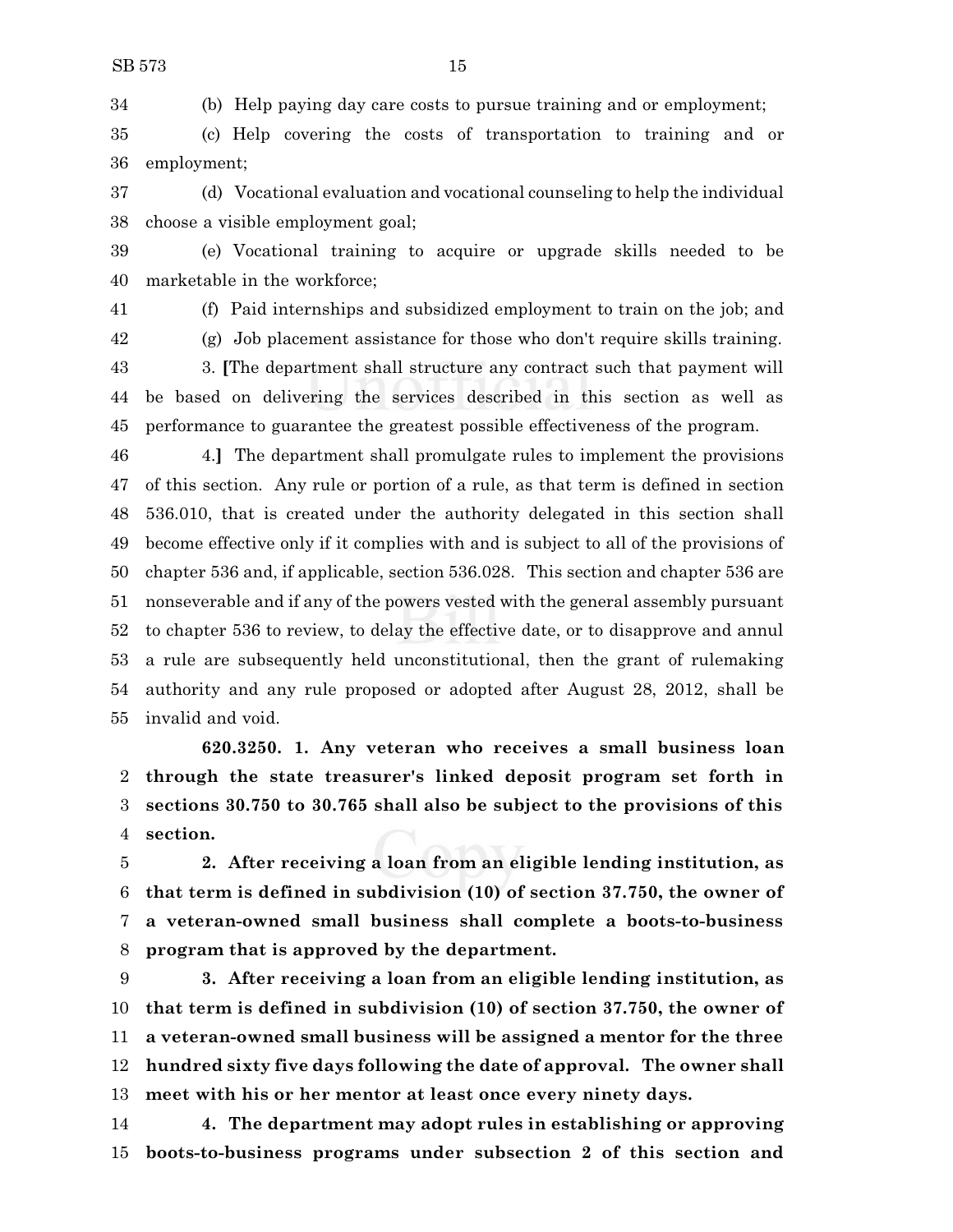**mentor programs under subsection 3 of this section.**

 **5. Any rule or portion of a rule, as that term is defined in section 536.010, that is created under the authority delegated in this section shall become effective only if it complies with and is subject to all of the provisions of chapter 536 and, if applicable, section 536.028. This section and chapter 536 are nonseverable, and if any of the powers vested with the general assembly pursuant to chapter 536 to review, to delay the effective date, or to disapprove and annul a rule are subsequently held unconstitutional, then the grant of rulemaking authority and any rule proposed or adopted after August 28, 2018, shall be invalid and void.**

**620.3300. 1. This section shall be known and may be cited as the "Missouri Military Community Reinvestment Program Act".**

**2. As used in this section, the following terms shall mean:**

 **(1) "Commission", the Missouri military preparedness and enhancement commission authorized under section 41.1010;**

 **(2) "Community-based organization", a Missouri corporation in good standing with the state that is organized under chapter 355 and which has as its primary or substantial purposes the support and sustainment of a military installation or installations;**

**(3) "Department", the department of economic development;**

 **(4) "Eligible applicant", any community-based organization or local government located in a military community;**

 **(5) "Grantee", the recipient of a Missouri military community reinvestment program grant;**

 **(6) "Local government", any Missouri county, city, town, or village;**

 **(7) "Military community", any county, city, town, or village or defined combination thereof that is heavily dependent on military employment and economic activity provided by a military installation; (8) "Military installation", a facility subject to the custody, jurisdiction, or administration of any United States Department of Defense component. This term includes, but is not limited to, military reservations, installations, bases, posts, camps, stations, arsenals, vessels or ships, or laboratories where the Department of Defense or a component thereof has operation responsibility for facility security and defense;**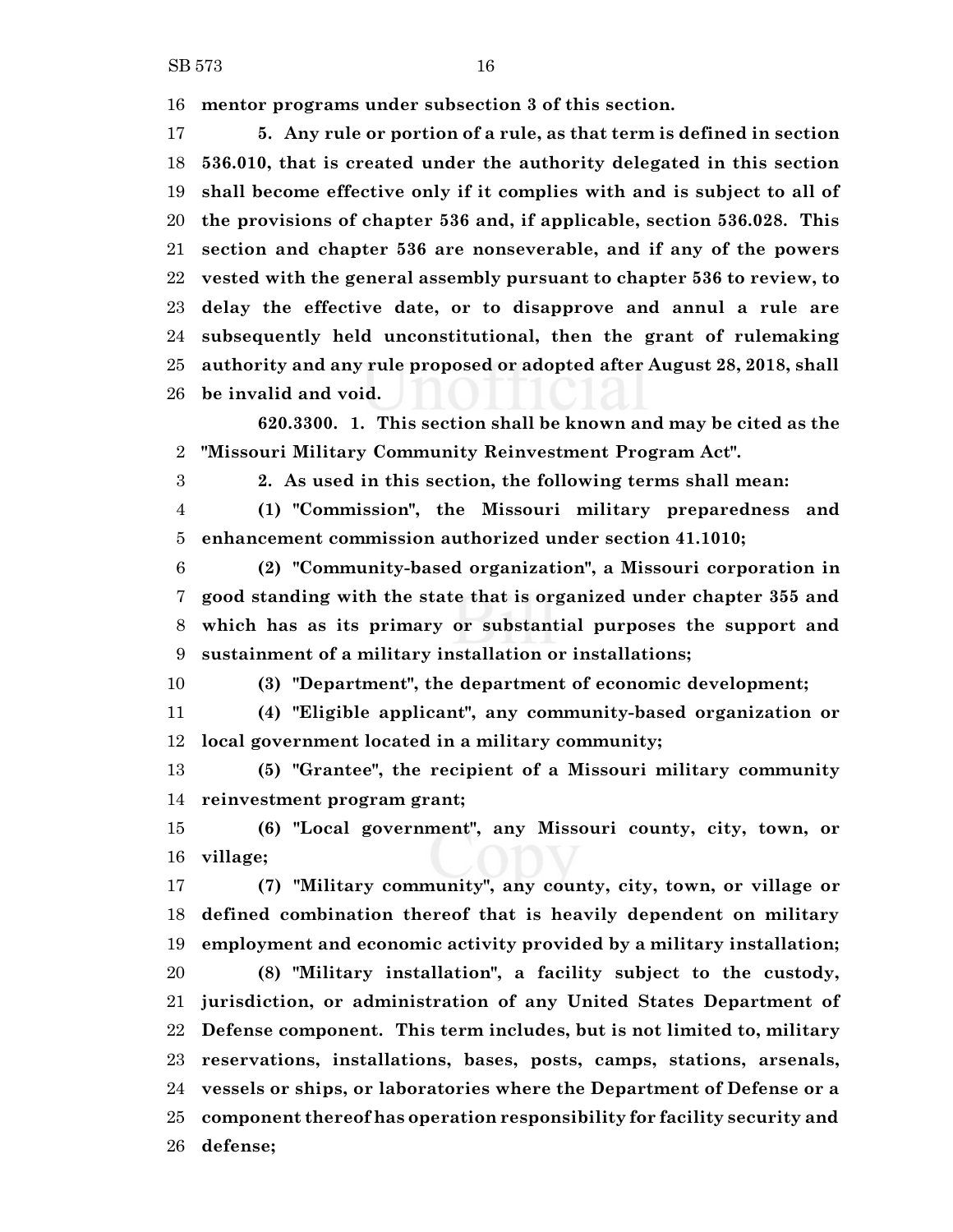**(9) "Program", the Missouri military community reinvestment program created by this section.**

 **3. There is hereby established the Missouri military community reinvestment program in the department of economic development. Its purpose shall be to assist military communities in supporting and sustaining their installations, to encourage the communities to initiate coordinated response programs and action plans in advance of future federal government realignment and closure decisions, and to support community efforts to attract new or expanded military missions.**

 **4. (1) There is hereby created in the state treasury the "Missouri Military Community Reinvestment Grant Program Fund", which shall consist of moneys collected under this section. The state treasurer shall be custodian of the fund. In accordance with sections 30.170 and 30.180, the state treasurer may approve disbursements. The fund shall be a dedicated fund and, upon appropriation, moneys in the fund shall be used solely for the administration of this section. The amount in such fund shall not exceed three hundred thousand dollars. Moneys in the fund in excess of three hundred thousand dollars shall be invested by the state treasurer and any income therefrom shall be deposited to the credit of the general revenue fund.**

 **(2) Notwithstanding the provisions of section 33.080 to the contrary, any moneys remaining in the fund at the end of the biennium shall not revert to the credit of the general revenue fund.**

 **(3) The state treasurer shall invest moneys in the fund in the same manner as other funds are invested. Any interest and moneys earned on such investments shall be credited to the fund.**

 **5. The department shall implement the program as provided in this section. The department and the commission shall invite public comments on how the program should be administered and shall jointly develop and establish procedures for the solicitation, evaluation, and approval of grant applications received from eligible applicants.**

 **6. The department shall evaluate each application and make recommendations to the commission, which shall have the authority to approve or reject any application so recommended. Upon approval by the commission, the department shall administer grant awards, including the tracking and monitoring of grantee administration of the grant funds and whether grantees have achieved the goals set forth in**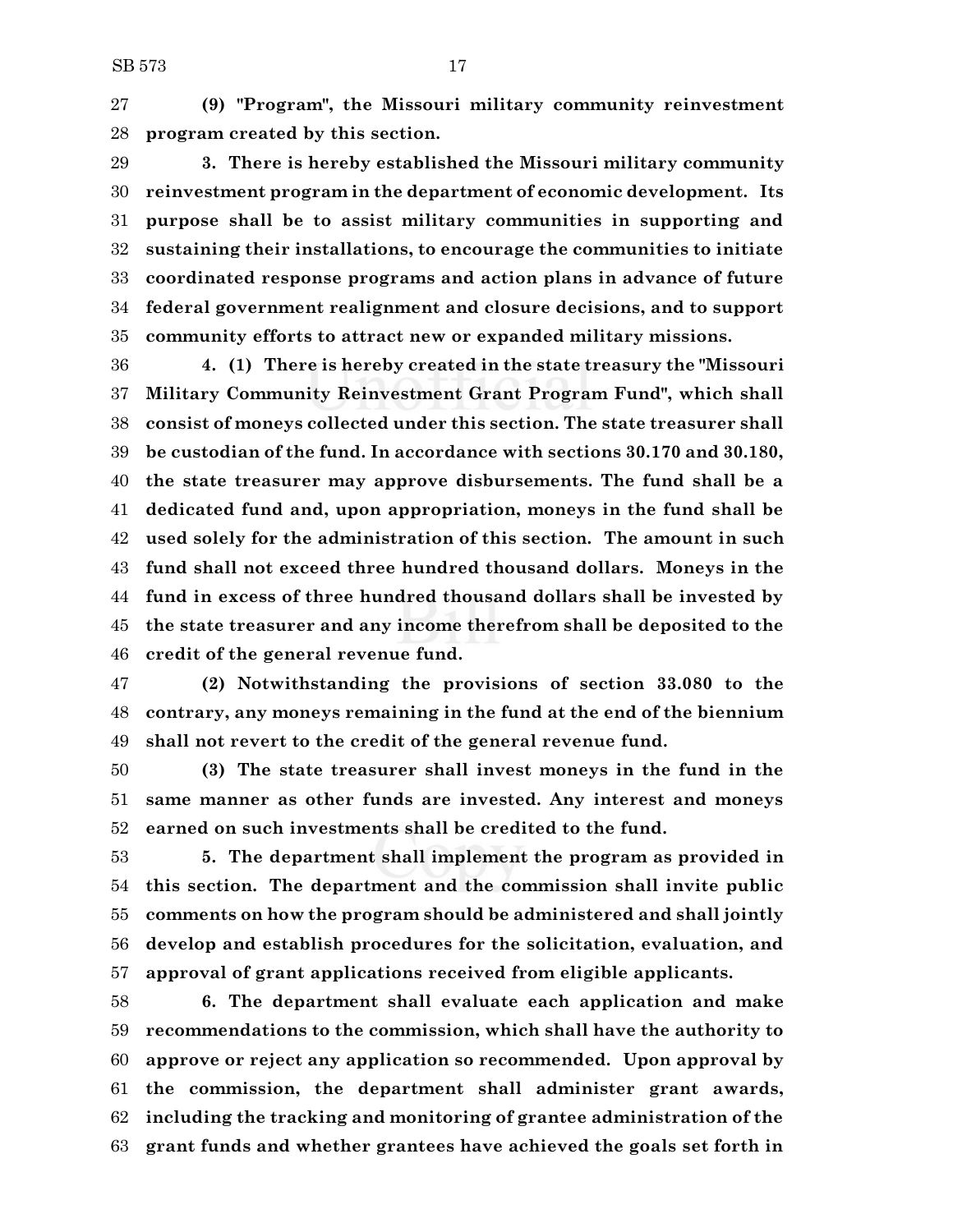**their grant applications.**

 **7. Grants provided by this program shall not exceed three hundred thousand dollars per year. The eligible amount for grants shall include the following match requirements:**

 **(1) For an eligible applicant in operation for five or more years, one dollar of state grant funds may be provided for every one dollar of funds provided or raised by the eligible applicant, including the value of in-kind services, supplies, or equipment; or**

 **(2) For an eligible applicant in operation for fewer than five years, two dollars of state grant funds may be provided for every one dollar of funds provided or raised by the eligible applicant, including the value of in-kind services, supplies, or equipment.**

 **8. Applications for grants under this section shall include a coordinated program of work or a plan of action delineating how the project shall be administered and accomplished, which shall include a plan for ensuring close cooperation between civilian and military authorities in the conduct of the funded activities and a plan for public involvement. Uses for the grants may include, but are not limited to, the following activities:**

 **(1) Developing and implementing public-to-public partnerships with military installations, including agreements that reduce installation costs and increase funding available for mission performance;**

 **(2) Developing local or regional marketing plans, techniques, and activities, including those that communicate the nature and value of military installations and military service;**

 **(3) Implementing programs to assist with diversification of the economy of the military installation community by increasing nondefense economic development and employment;**

 **(4) Performing in-depth research and analysis regarding local or regional employment, housing, infrastructure, education, healthcare, and other factors that affect the attractiveness of the community for future military investments;**

 **(5) Leading or participating in programs or activities to develop or improve the quality of life in military communities, including the areas of education, transportation, health care, and infrastructure development and transportation; and**